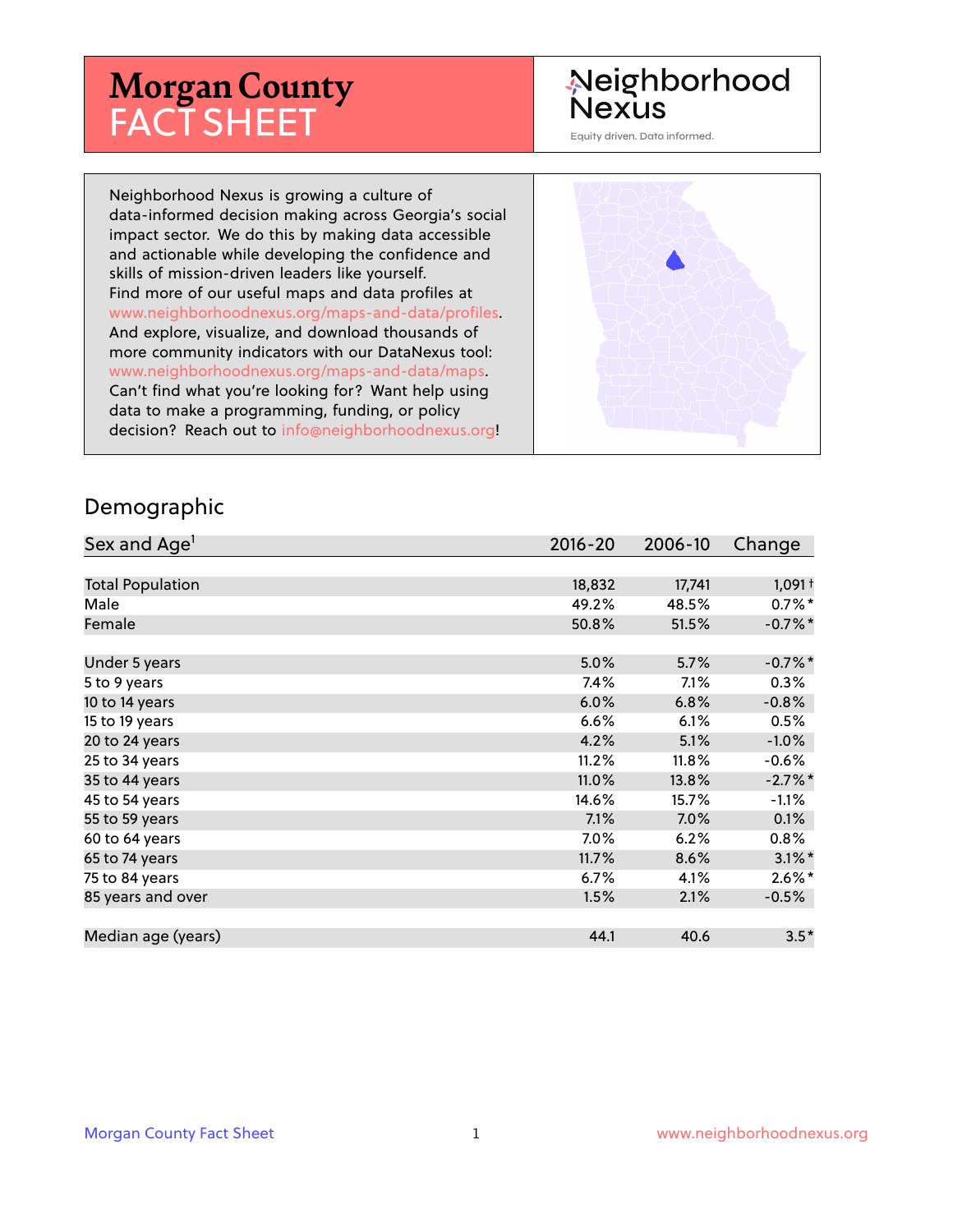# Demographic, continued...

| Race <sup>2</sup>                                            | $2016 - 20$ | 2006-10 | Change     |
|--------------------------------------------------------------|-------------|---------|------------|
| <b>Total population</b>                                      | 18,832      | 17,741  | $1,091+$   |
| One race                                                     | 98.8%       | 99.1%   | $-0.4%$    |
| White                                                        | 73.0%       | 73.6%   | $-0.6%$    |
| <b>Black or African American</b>                             | 24.2%       | 25.0%   | $-0.8%$    |
| American Indian and Alaska Native                            | 0.1%        | 0.2%    | $-0.1%$    |
| Asian                                                        | 0.1%        | 0.3%    | $-0.3%$    |
| Native Hawaiian and Other Pacific Islander                   | 0.0%        | 0.0%    | 0.0%       |
| Some other race                                              | 1.4%        | 0.1%    | $1.3\%$ *  |
| Two or more races                                            | 1.2%        | 0.9%    | 0.4%       |
| Race alone or in combination with other race(s) <sup>3</sup> | $2016 - 20$ | 2006-10 | Change     |
| Total population                                             | 18,832      | 17,741  | $1,091+$   |
| White                                                        | 74.2%       | 74.4%   | $-0.3%$    |
| <b>Black or African American</b>                             | 24.7%       | 25.2%   | $-0.5%$    |
| American Indian and Alaska Native                            | 0.6%        | 0.5%    | 0.1%       |
| Asian                                                        | 0.4%        | 0.3%    | 0.1%       |
| Native Hawaiian and Other Pacific Islander                   | 0.0%        | 0.0%    | 0.0%       |
| Some other race                                              | 1.4%        | 0.4%    | $1.0\%$ *  |
| Hispanic or Latino and Race <sup>4</sup>                     | $2016 - 20$ | 2006-10 | Change     |
| <b>Total population</b>                                      | 18,832      | 17,741  | $1,091+$   |
| Hispanic or Latino (of any race)                             | 3.1%        | 2.5%    | $0.6%$ †   |
| Not Hispanic or Latino                                       | 96.9%       | 97.5%   | $-0.6%$ +  |
| White alone                                                  | 72.2%       | 71.2%   | $1.1\%$ *  |
| Black or African American alone                              | 22.8%       | 24.9%   | $-2.0\%$ * |
| American Indian and Alaska Native alone                      | 0.1%        | 0.2%    | $-0.1%$    |
| Asian alone                                                  | 0.1%        | 0.3%    | $-0.3%$    |
| Native Hawaiian and Other Pacific Islander alone             | 0.0%        | 0.0%    | 0.0%       |
| Some other race alone                                        | 0.4%        | 0.1%    | $0.4\%$ *  |
| Two or more races                                            | 1.2%        | 0.9%    | 0.4%       |
| U.S. Citizenship Status <sup>5</sup>                         | $2016 - 20$ | 2006-10 | Change     |
| Foreign-born population                                      | 347         | 426     | $-79$      |
| Naturalized U.S. citizen                                     | 32.3%       | 30.8%   | 1.5%       |
| Not a U.S. citizen                                           | 67.7%       | 69.2%   | $-1.5%$    |
| Citizen, Voting Age Population <sup>6</sup>                  | $2016 - 20$ | 2006-10 | Change     |
|                                                              |             |         |            |
| Citizen, 18 and over population                              | 14,349      | 13,148  | $1,201*$   |
| Male                                                         | 47.4%       | 47.5%   | $-0.1%$    |
| Female                                                       | 52.6%       | 52.5%   | 0.1%       |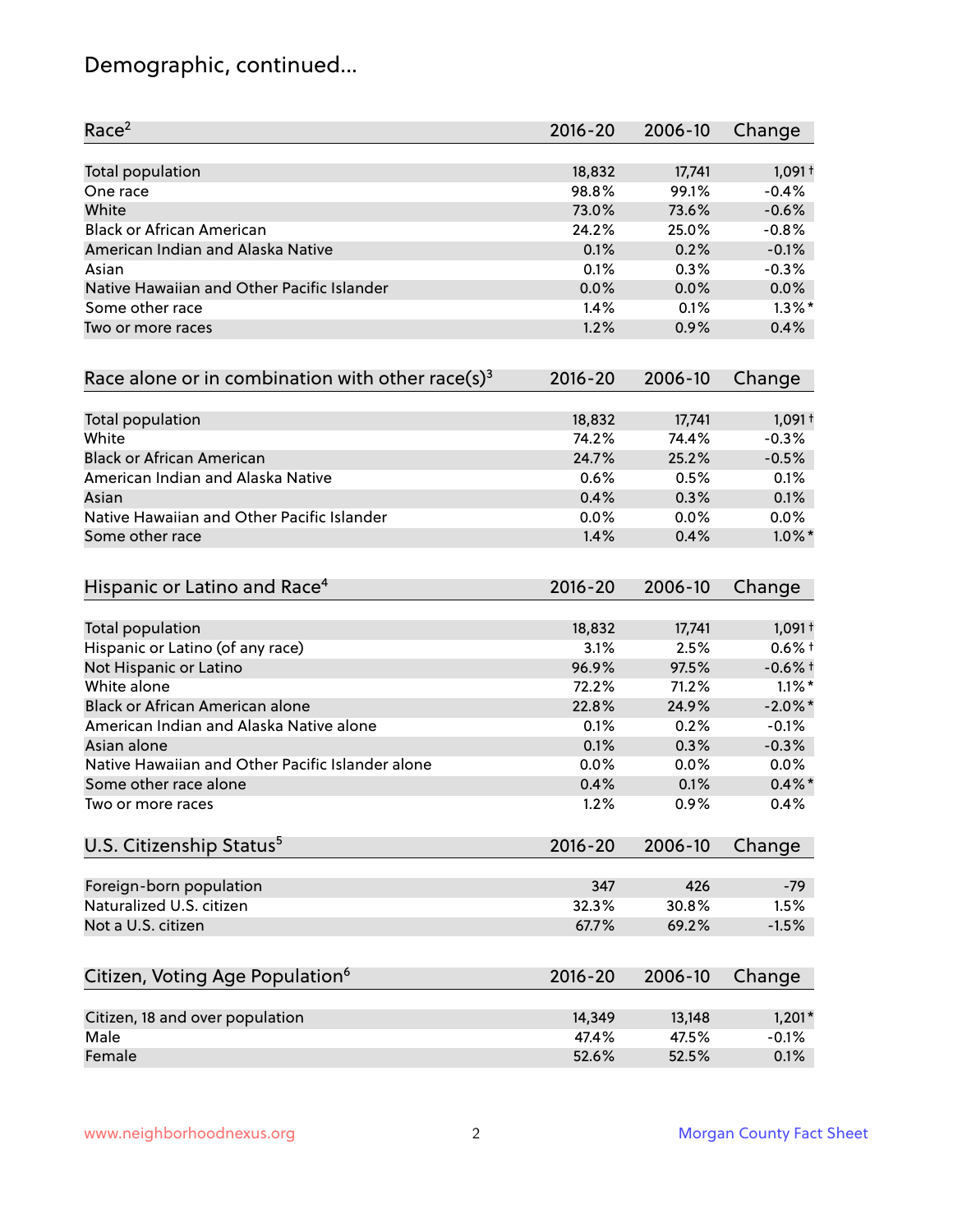#### Economic

| Income <sup>7</sup>                                 | $2016 - 20$ | 2006-10 | Change     |
|-----------------------------------------------------|-------------|---------|------------|
|                                                     |             |         |            |
| All households                                      | 7,040       | 6,529   | $511*$     |
| Less than \$10,000                                  | 4.0%        | 9.1%    | $-5.0\%$ * |
| \$10,000 to \$14,999                                | 2.4%        | 8.2%    | $-5.8\%$ * |
| \$15,000 to \$24,999                                | 8.5%        | 9.8%    | $-1.3%$    |
| \$25,000 to \$34,999                                | 6.3%        | 9.8%    | $-3.6\%$ * |
| \$35,000 to \$49,999                                | 13.5%       | 17.0%   | $-3.5%$    |
| \$50,000 to \$74,999                                | 18.4%       | 16.4%   | 2.0%       |
| \$75,000 to \$99,999                                | 15.3%       | 13.0%   | 2.4%       |
| \$100,000 to \$149,999                              | 19.6%       | 7.5%    | 12.1%*     |
| \$150,000 to \$199,999                              | 5.3%        | 3.8%    | 1.5%       |
| \$200,000 or more                                   | 6.7%        | 5.4%    | 1.2%       |
| Median household income (dollars)                   | 68,669      | 45,817  | 22,852*    |
| Mean household income (dollars)                     | 88,549      | 72,894  | 15,655*    |
| With earnings                                       | 76.9%       | 81.9%   | $-5.0\%$ * |
| Mean earnings (dollars)                             | 82,288      | 69,363  | 12,925*    |
| <b>With Social Security</b>                         | 40.0%       | 33.5%   | $6.6\%$ *  |
| Mean Social Security income (dollars)               | 21,295      | 14,591  | 6,705*     |
| With retirement income                              | 24.5%       | 18.6%   | 5.9%*      |
| Mean retirement income (dollars)                    | 36,070      | 19,624  | 16,445*    |
| With Supplemental Security Income                   | $5.2\%$     | 5.7%    | $-0.5%$    |
| Mean Supplemental Security Income (dollars)         | 8,733       | 9,429   | $-696$     |
| With cash public assistance income                  | 1.2%        | 0.6%    | 0.6%       |
| Mean cash public assistance income (dollars)        | 3,401       | 2,746   | 655        |
| With Food Stamp/SNAP benefits in the past 12 months | 14.7%       | 10.9%   | $3.8\%$ *  |
|                                                     |             |         |            |
| Families                                            | 5,390       | 4,868   | 522*       |
| Less than \$10,000                                  | 1.6%        | 6.5%    | $-4.9\%$ * |
| \$10,000 to \$14,999                                | 1.8%        | 5.4%    | $-3.6\%$ * |
| \$15,000 to \$24,999                                | 6.6%        | 8.9%    | $-2.3%$    |
| \$25,000 to \$34,999                                | 3.5%        | 8.7%    | $-5.2%$ *  |
| \$35,000 to \$49,999                                | 10.3%       | 15.9%   | $-5.6\%$ * |
| \$50,000 to \$74,999                                | 19.9%       | 18.6%   | 1.3%       |
| \$75,000 to \$99,999                                | 18.8%       | 15.1%   | 3.6%       |
| \$100,000 to \$149,999                              | 22.8%       | 9.4%    | 13.4%*     |
| \$150,000 to \$199,999                              | 6.7%        | 5.0%    | 1.7%       |
| \$200,000 or more                                   | 8.2%        | 6.6%    | 1.5%       |
| Median family income (dollars)                      | 81,467      | 57,724  | 23,743*    |
| Mean family income (dollars)                        | 100,010     | 82,075  | 17,935*    |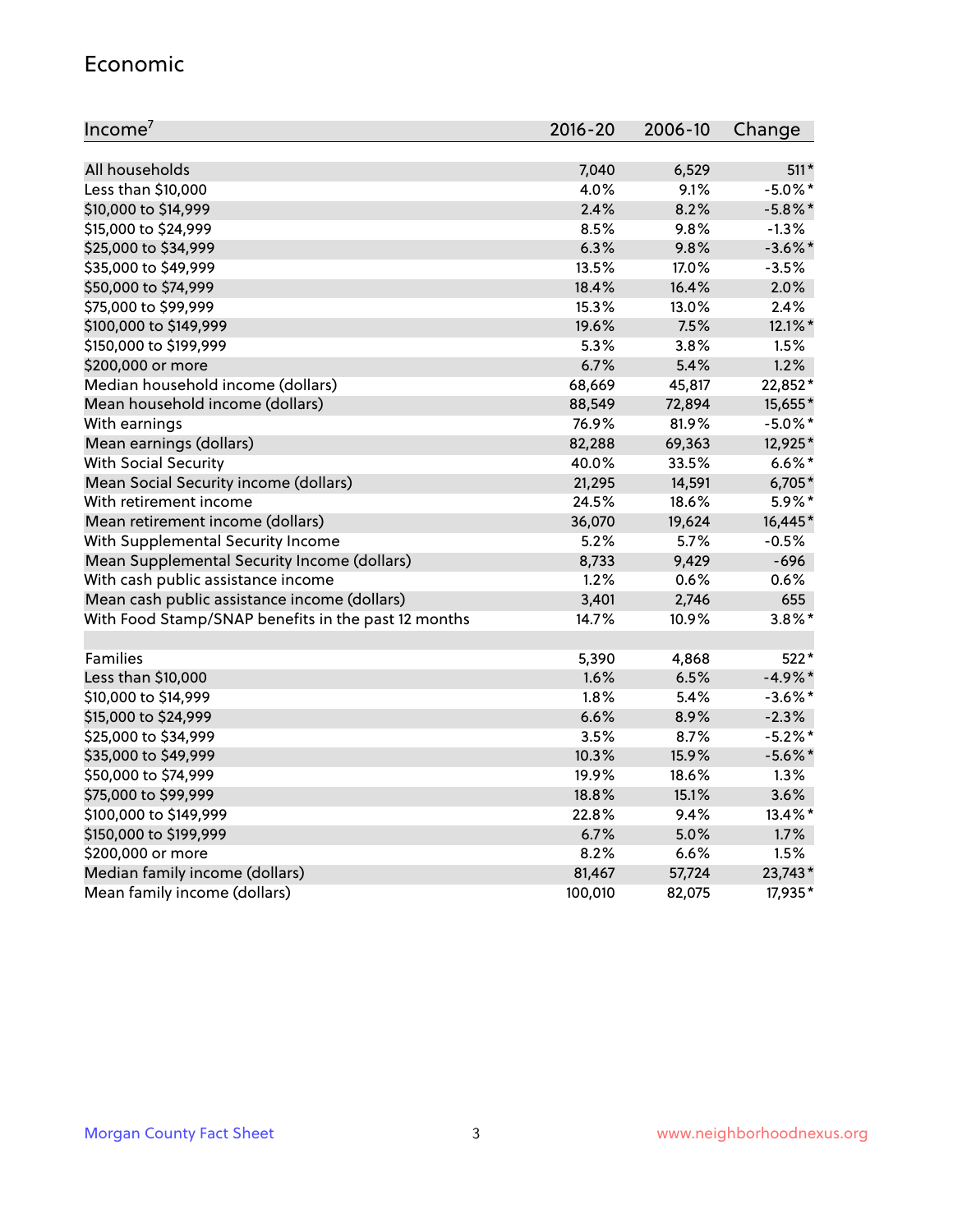### Economic, continued...

| Income, continued <sup>8</sup><br>$2016 - 20$<br>2006-10                         | Change      |
|----------------------------------------------------------------------------------|-------------|
|                                                                                  |             |
| Nonfamily households<br>1,650<br>1,661                                           | $-11$       |
| Median nonfamily income (dollars)<br>25,098<br>37,761                            | 12,663*     |
| Mean nonfamily income (dollars)<br>47,800<br>43,985                              | 3,815       |
|                                                                                  |             |
| Median earnings for workers (dollars)<br>37,297<br>26,013                        | $11,284*$   |
| Median earnings for male full-time, year-round workers<br>52,675<br>44,101       | 8,574       |
| (dollars)                                                                        |             |
| Median earnings for female full-time, year-round workers<br>41,529<br>30,133     | 11,396*     |
| (dollars)                                                                        |             |
|                                                                                  |             |
| Per capita income (dollars)<br>34,205<br>27,732                                  | $6,473*$    |
|                                                                                  |             |
| $2016 - 20$<br>2006-10                                                           |             |
| Families and People Below Poverty Level <sup>9</sup>                             | Change      |
| <b>All families</b><br>5.1%<br>13.5%                                             | $-8.3\%$ *  |
| With related children under 18 years<br>10.4%<br>18.8%                           | $-8.4%$     |
| With related children under 5 years only<br>15.7%<br>19.2%                       | $-3.6%$     |
| 2.1%<br>7.2%                                                                     | $-5.1\%$ *  |
| Married couple families<br>With related children under 18 years<br>4.2%<br>10.8% | $-6.6%$     |
| With related children under 5 years only<br>0.8%<br>13.7%                        | $-12.8%$    |
| Families with female householder, no husband present<br>37.6%<br>14.5%           |             |
| 27.3%<br>42.8%                                                                   | $-23.1\%$ * |
| With related children under 18 years                                             | $-15.5%$    |
| With related children under 5 years only<br>100.0%<br>51.3%                      | 48.7%       |
| All people<br>7.7%<br>15.4%                                                      | $-7.7\%$ *  |
| 8.6%<br>Under 18 years<br>17.9%                                                  | $-9.3%$ *   |
| Related children under 18 years<br>17.7%<br>8.6%                                 | $-9.1\%$ *  |
| Related children under 5 years<br>14.1%<br>19.2%                                 | $-5.0%$     |
| 7.0%<br>17.3%<br>Related children 5 to 17 years                                  | $-10.2%$    |
| 18 years and over<br>7.4%<br>14.6%                                               | $-7.2%$ *   |
| 7.1%<br>18 to 64 years<br>14.7%                                                  | $-7.6%$ *   |
| 65 years and over<br>8.2%<br>14.1%                                               | $-5.9\%$    |
| People in families<br>5.5%<br>13.1%                                              | $-7.6\%$ *  |
| Unrelated individuals 15 years and over<br>24.6%<br>31.3%                        | $-6.7%$     |
|                                                                                  |             |
| Non-Hispanic white people<br>5.9%<br>10.2%                                       | $-4.3\%$ *  |
| Black or African-American people<br>8.2%<br>29.5%                                | $-21.3\%$ * |
| Asian people<br>0.0%<br>0.0%                                                     | 0.0%        |
| Hispanic or Latino people<br>27.9%<br>28.1%                                      | $-0.2%$     |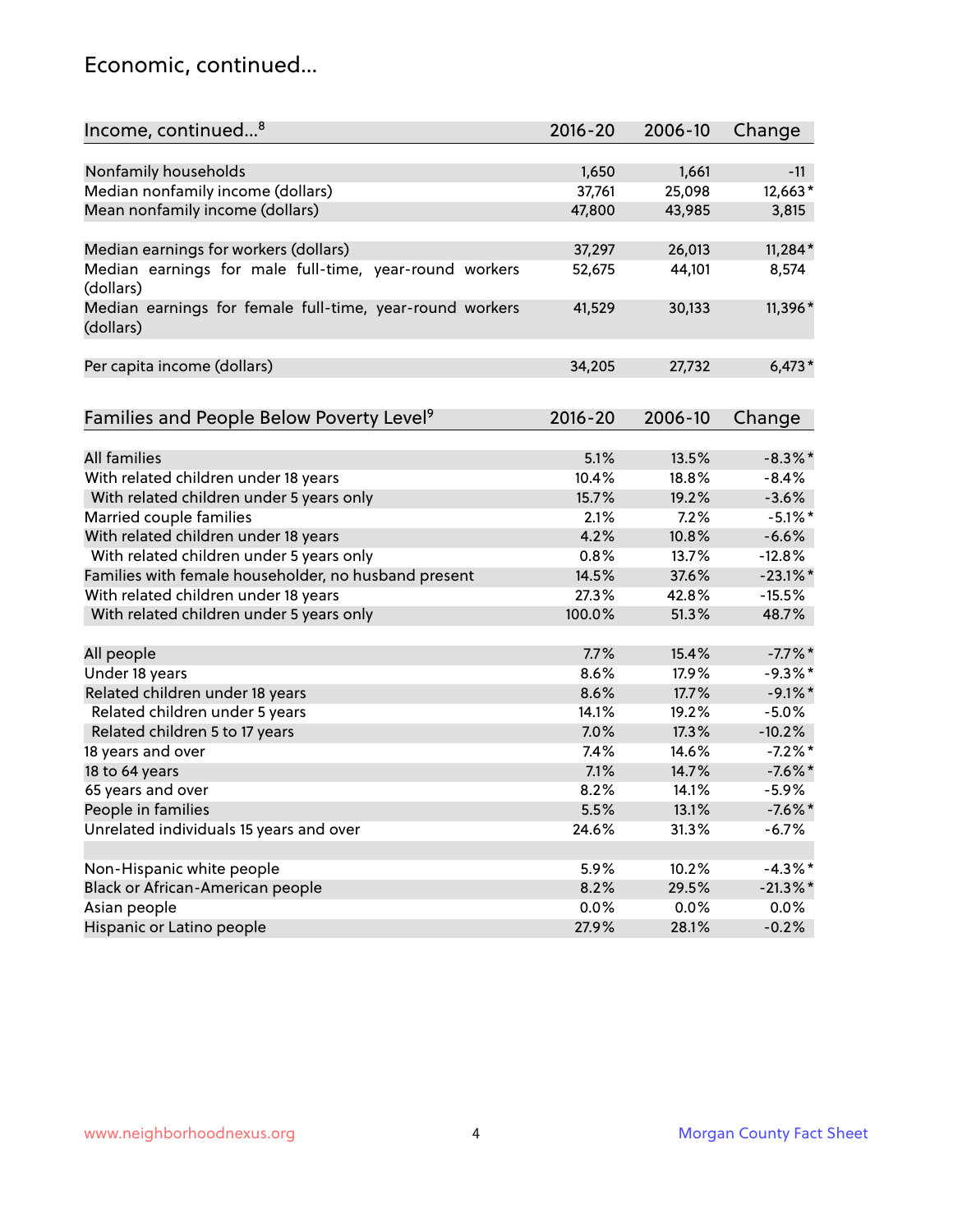# Employment

| Employment Status <sup>10</sup>                                                               | 2010        | 2020    | Change     |
|-----------------------------------------------------------------------------------------------|-------------|---------|------------|
| In Labor Force                                                                                | 9,142       | 8,630   | 8,630      |
| <b>Unemployment Rate</b>                                                                      | 5.4%        | 10.4%   | $-5.0%$    |
| Industry <sup>11</sup>                                                                        | $2016 - 20$ | 2006-10 | Change     |
| Civilian employed population 16 years and over                                                | 9,020       | 7,972   | $1,048*$   |
| Agriculture, forestry, fishing and hunting, and mining                                        | 2.8%        | 6.0%    | $-3.2%$ *  |
| Construction                                                                                  | 10.7%       | 9.4%    | 1.3%       |
| Manufacturing                                                                                 | 13.3%       | 14.3%   | $-1.0%$    |
| Wholesale trade                                                                               | 2.2%        | 2.1%    | 0.1%       |
| Retail trade                                                                                  | 7.6%        | 12.3%   | $-4.7%$ *  |
| Transportation and warehousing, and utilities                                                 | 6.7%        | 3.8%    | $2.9\%$ *  |
| Information                                                                                   | 3.0%        | 1.7%    | 1.4%       |
| Finance and insurance, and real estate and rental and leasing                                 | 3.8%        | 5.8%    | $-2.1%$    |
| Professional, scientific, and management, and administrative<br>and waste management services | 8.7%        | 8.5%    | 0.2%       |
| Educational services, and health care and social assistance                                   | 20.5%       | 15.9%   | 4.6%*      |
| Arts, entertainment, and recreation, and accommodation and<br>food services                   | 11.0%       | 8.0%    | $3.0\%$ *  |
| Other services, except public administration                                                  | 4.0%        | 6.5%    | $-2.4\%$ * |
| <b>Public administration</b>                                                                  | 5.6%        | 5.8%    | $-0.1%$    |
| Occupation <sup>12</sup>                                                                      | $2016 - 20$ | 2006-10 | Change     |
|                                                                                               |             |         |            |
| Civilian employed population 16 years and over                                                | 9,020       | 7,972   | $1,048*$   |
| Management, business, science, and arts occupations                                           | 32.6%       | 36.4%   | $-3.8%$    |
| Service occupations                                                                           | 16.2%       | 13.3%   | 2.9%       |
| Sales and office occupations                                                                  | 17.9%       | 22.4%   | $-4.4\%$ * |
| Natural<br>resources,<br>construction,<br>and<br>maintenance<br>occupations                   | 15.0%       | 14.6%   | 0.5%       |
| Production, transportation, and material moving occupations                                   | 18.3%       | 13.4%   | 4.9%*      |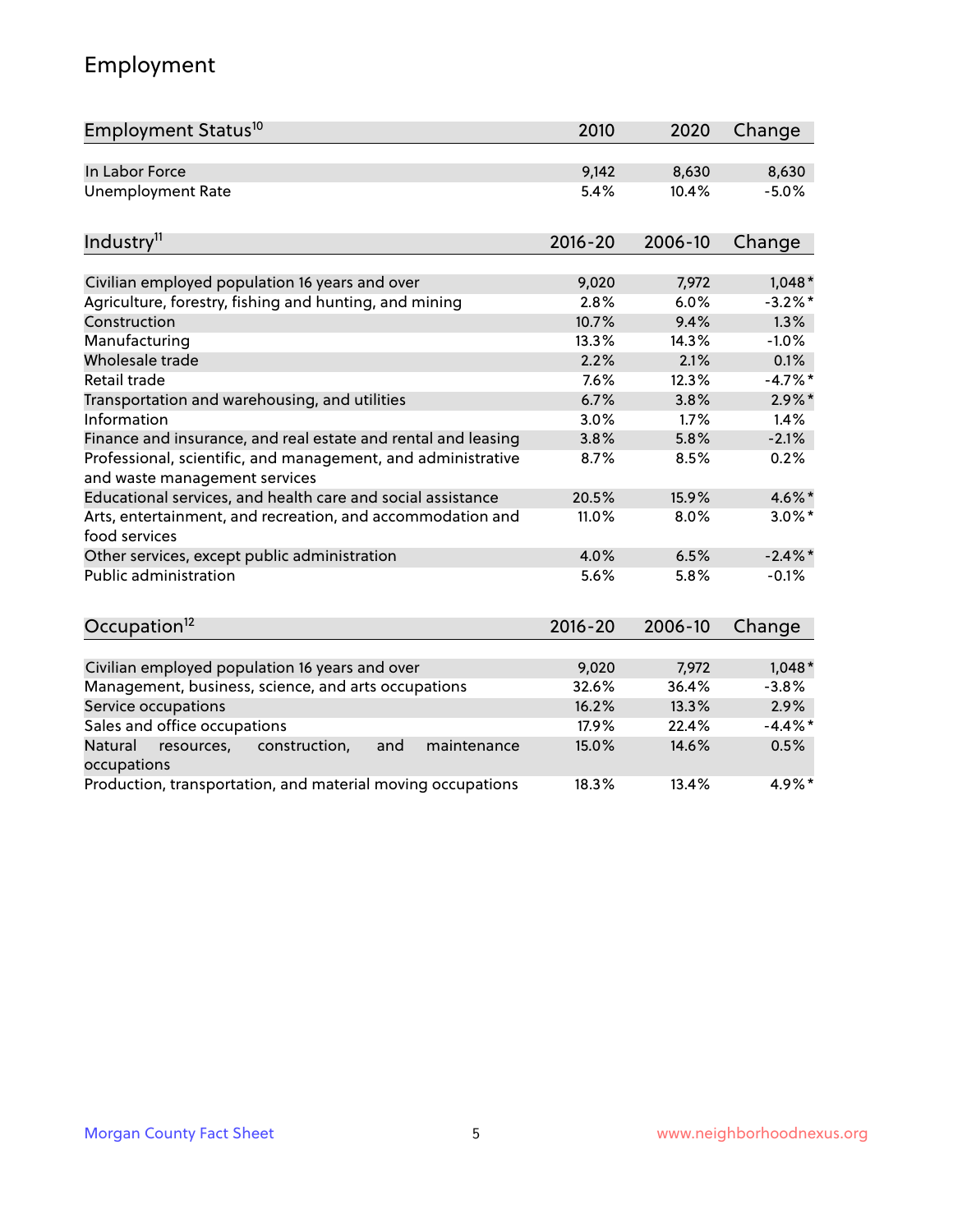# Employment, continued...

| Class of Worker <sup>13</sup>                          | $2016 - 20$ | 2006-10 | Change   |
|--------------------------------------------------------|-------------|---------|----------|
| Civilian employed population 16 years and over         | 9,020       | 7,972   | $1,048*$ |
| Private wage and salary workers                        | 73.3%       | 73.3%   | 0.1%     |
| Government workers                                     | 19.9%       | 16.5%   | 3.4%     |
| Self-employed in own not incorporated business workers | 6.8%        | 9.0%    | $-2.2%$  |
| Unpaid family workers                                  | 0.0%        | 1.2%    | $-1.2%$  |
| Job Flows <sup>14</sup>                                | 2019        | 2010    | Change   |
|                                                        |             |         |          |
| Total Jobs in county                                   | 6,911       | 5,731   | 1,180    |
| Held by residents of county                            | 34.3%       | 38.3%   | $-4.0%$  |
| Held by non-residents of county                        | 65.7%       | 61.7%   | 4.0%     |
| Jobs by Industry Sector <sup>15</sup>                  | 2019        | 2010    | Change   |
| Total Jobs in county                                   | 6,911       | 5,731   | 1,180    |
| Goods Producing sectors                                | 27.6%       | 24.3%   | 3.3%     |
| Trade, Transportation, and Utilities sectors           | 21.1%       | 22.2%   | $-1.1%$  |
| All Other Services sectors                             |             |         |          |
|                                                        | 51.3%       | 53.5%   | $-2.2%$  |
| Total Jobs in county held by county residents          | 2,372       | 2,196   | 176      |
| <b>Goods Producing sectors</b>                         | 25.8%       | 21.4%   | 4.5%     |
| Trade, Transportation, and Utilities sectors           | 13.3%       | 15.3%   | $-2.0%$  |
| All Other Services sectors                             | 60.9%       | 63.3%   | $-2.5%$  |
| Jobs by Earnings <sup>16</sup>                         | 2019        | 2010    | Change   |
|                                                        |             |         |          |
| Total Jobs in county                                   | 6,911       | 5,731   | 1,180    |
| Jobs with earnings \$1250/month or less                | 27.4%       | 30.4%   | $-3.0%$  |
| Jobs with earnings \$1251/month to \$3333/month        | 35.9%       | 45.3%   | $-9.4%$  |
| Jobs with earnings greater than \$3333/month           | 36.7%       | 24.3%   | 12.4%    |
| Total Jobs in county held by county residents          | 2,372       | 2,196   | 176      |
| Jobs with earnings \$1250/month or less                | 27.6%       | 34.4%   | $-6.8%$  |
| Jobs with earnings \$1251/month to \$3333/month        | 34.5%       | 42.2%   | -7.7%    |
| Jobs with earnings greater than \$3333/month           | 37.9%       | 23.5%   | 14.5%    |
|                                                        |             |         |          |
| Jobs by Age of Worker <sup>17</sup>                    | 2019        | 2010    | Change   |
| Total Jobs in county                                   | 6,911       | 5,731   | 1,180    |
| Jobs with workers age 29 or younger                    | 23.1%       |         | 1.0%     |
|                                                        |             | 22.1%   | $-6.0%$  |
| Jobs with workers age 30 to 54                         | 52.7%       | 58.7%   |          |
| Jobs with workers age 55 or older                      | 24.2%       | 19.2%   | 4.9%     |
| Total Jobs in county held by county residents          | 2,372       | 2,196   | 176      |
| Jobs with workers age 29 or younger                    | 19.4%       | 16.2%   | 3.1%     |
| Jobs with workers age 30 to 54                         | 50.9%       | 59.7%   | $-8.8%$  |
| Jobs with workers age 55 or older                      | 29.8%       | 24.1%   | 5.6%     |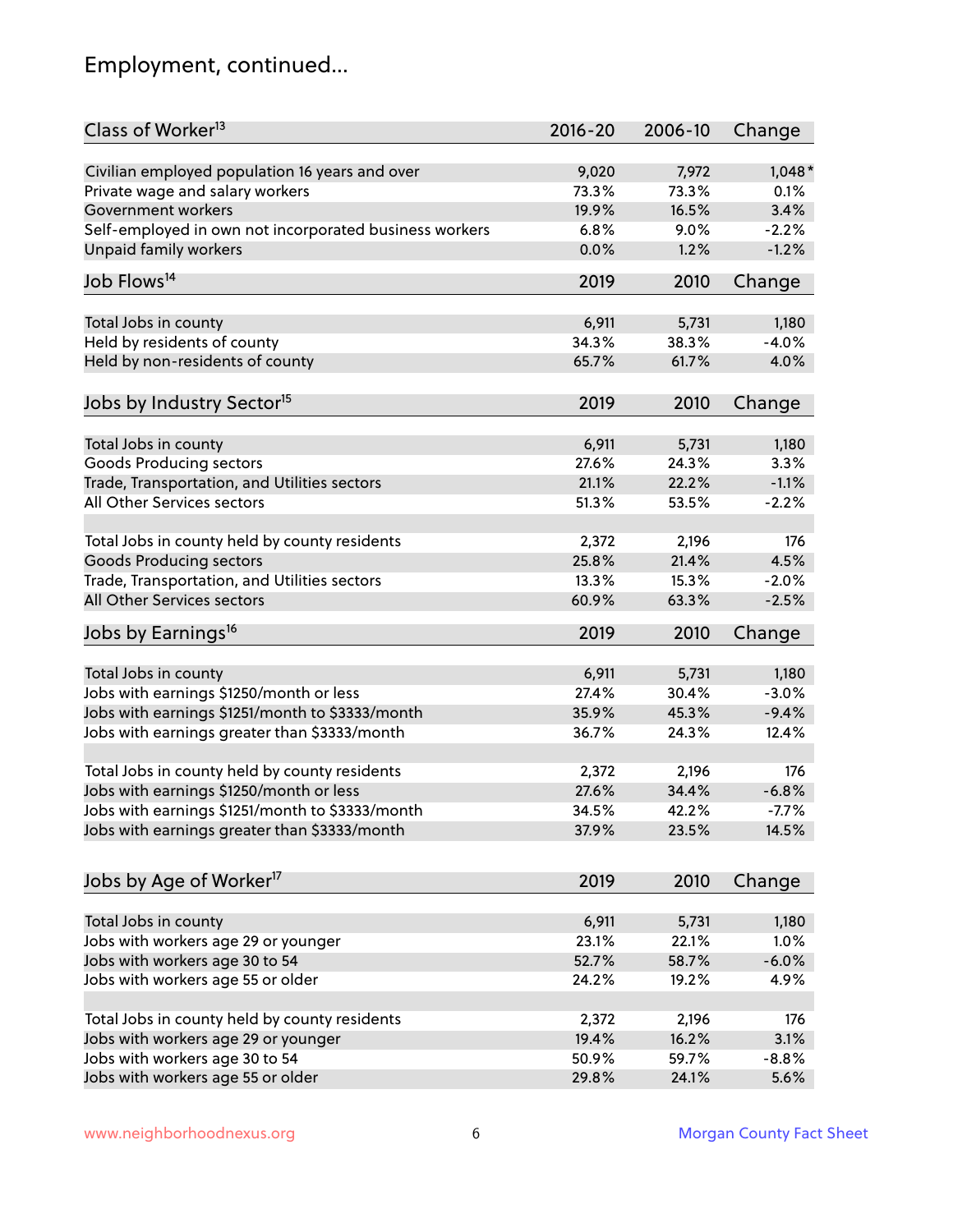### Education

| Early Learning <sup>18</sup>                        |             |         | 2022       |
|-----------------------------------------------------|-------------|---------|------------|
| Licensed Capacity of Early Learning Centers         |             |         | 424        |
| Licenced capacity per 1,000 children ages 0-4       |             |         | 370.0      |
|                                                     |             |         |            |
| School Enrollment <sup>19</sup>                     | 2022        | 2010    | Change     |
| <b>Enrolled in Public School</b>                    | 3,380       | 3,371   | 9          |
| White                                               | 66.0%       | 63.9%   | 2.2%       |
| <b>Black or African-American</b>                    | 22.0%       | 27.8%   | $-5.8%$    |
| Asian                                               | 0.7%        | 1.2%    | $-0.5%$    |
| Native American                                     | 0.4%        | 0.0%    | 0.4%       |
| Pacific Islander                                    | 0.0%        | 0.0%    | 0.0%       |
| <b>Biracial or Multi-Racial</b>                     | 3.9%        | 2.5%    | 1.5%       |
| Hispanic or Latino                                  | 6.8%        | 4.5%    | 2.3%       |
|                                                     |             |         |            |
| Georgia Milestones: 3rd Grade Reading <sup>20</sup> |             |         | 2019       |
| <b>Number of Students Tested</b>                    |             |         | 227        |
| Proficient or Distinguished                         |             |         | 49.8%      |
| Georgia Milestones: 8th Grade Math <sup>21</sup>    |             |         | 2019       |
| Number of Students Tested                           |             |         | 270        |
| Proficient or Distinguished                         |             |         | 65.9%      |
|                                                     |             |         |            |
| Graduation Rates <sup>22</sup>                      | 2021        | 2012    | Change     |
|                                                     |             |         |            |
| Cohort                                              | 211         | 254     | $-43$      |
| <b>High School Graduation Rate</b>                  | 94.3%       | 82.7%   | 11.6%      |
| Educational Attainment <sup>23</sup>                | $2016 - 20$ | 2006-10 | Change     |
|                                                     |             |         |            |
| Population 25 years and over                        | 13,344      | 12,267  | $1,077*$   |
| Less than 9th grade                                 | 4.3%        | 8.0%    | $-3.6\%$ * |
| 9th to 12th grade, no diploma                       | 6.9%        | 13.1%   | $-6.2%$ *  |
| High school graduate (includes equivalency)         | 36.6%       | 33.8%   | 2.8%       |
| Some college, no degree                             | 20.9%       | 16.1%   | 4.8%*      |
| Associate's degree                                  | 7.0%        | 5.2%    | 1.9%       |
| Bachelor's degree                                   | 13.6%       | 15.2%   | $-1.6%$    |
| Graduate or professional degree                     | 10.6%       | 8.6%    | 2.0%       |
| Percent high school graduate or higher              | 88.7%       | 78.9%   | $9.8\%$ *  |
| Percent bachelor's degree or higher                 | 24.2%       | 23.8%   | 0.4%       |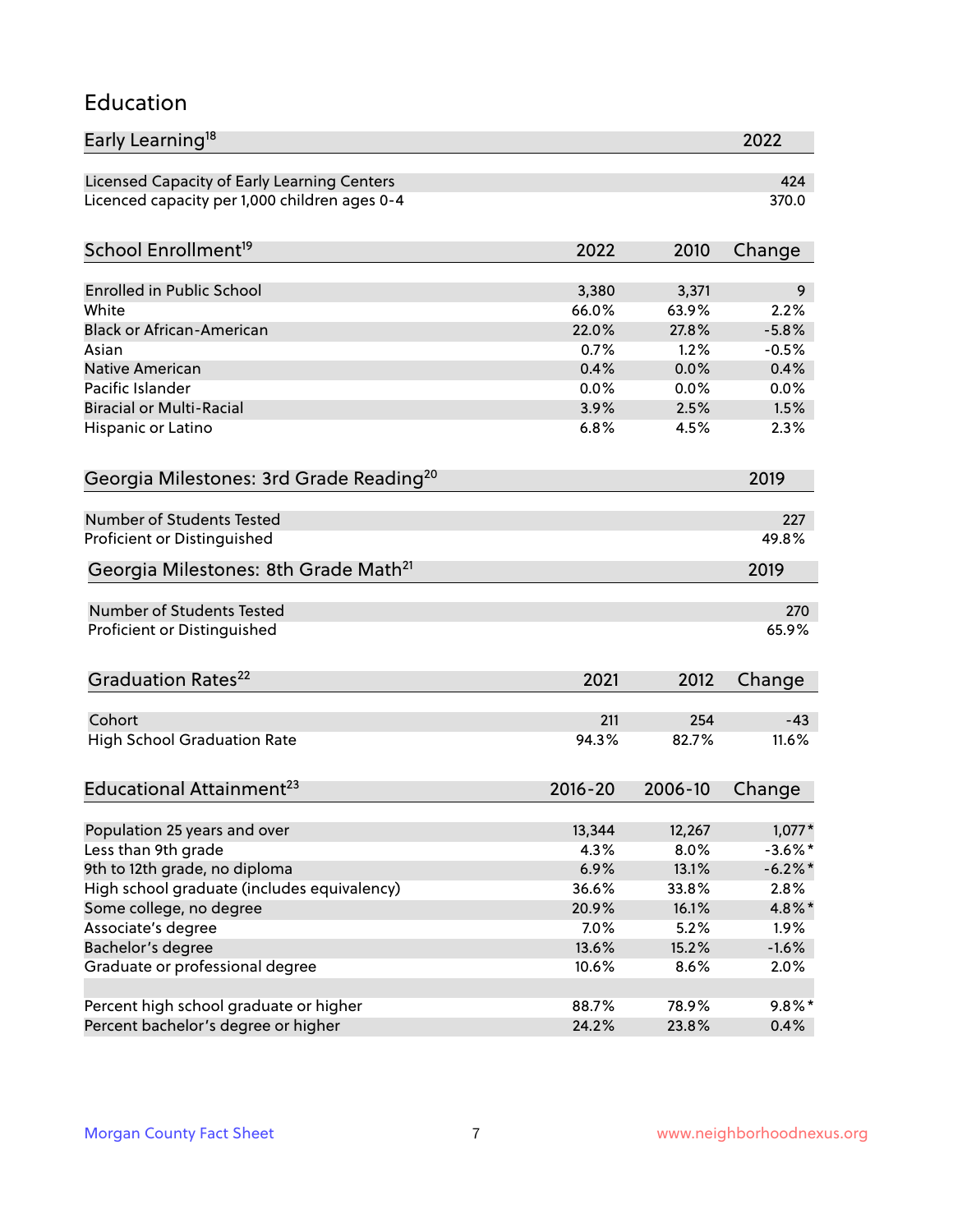### Housing

| Households by Type <sup>24</sup>                     | 2016-20     | 2006-10 | Change    |
|------------------------------------------------------|-------------|---------|-----------|
|                                                      |             |         |           |
| <b>Total households</b>                              | 7,040       | 6,529   | $511*$    |
| Family households (families)                         | 76.6%       | 74.6%   | 2.0%      |
| With own children under 18 years                     | 27.7%       | 32.6%   | $-4.8%$   |
| Married-couple family                                | 57.3%       | 55.6%   | 1.7%      |
| With own children of the householder under 18 years  | 20.7%       | 24.3%   | $-3.6%$   |
| Male householder, no wife present, family            | 4.9%        | 4.0%    | 0.9%      |
| With own children of the householder under 18 years  | 1.0%        | 1.3%    | $-0.3%$   |
| Female householder, no husband present, family       | 14.4%       | 15.0%   | $-0.6%$   |
| With own children of the householder under 18 years  | 6.0%        | 6.9%    | $-0.9%$   |
| Nonfamily households                                 | 23.4%       | 25.4%   | $-2.0%$   |
| Householder living alone                             | 21.2%       | 22.0%   | $-0.8%$   |
| 65 years and over                                    | 11.2%       | 7.2%    | 4.0%*     |
|                                                      |             |         |           |
| Households with one or more people under 18 years    | 31.4%       | 38.9%   | $-7.5%$ * |
| Households with one or more people 65 years and over | 36.6%       | 27.0%   | $9.6\%$ * |
| Average household size                               | 2.65        | 2.65    | 0.00      |
| Average family size                                  | 3.06        | 3.10    | $-0.04$   |
| Housing Occupancy <sup>25</sup>                      | $2016 - 20$ | 2006-10 | Change    |
|                                                      |             |         |           |
| Total housing units                                  | 7,866       | 7,404   | $462*$    |
| Occupied housing units                               | 89.5%       | 88.2%   | 1.3%      |
| Vacant housing units                                 | 10.5%       | 11.8%   | $-1.3%$   |
| Homeowner vacancy rate                               | 0.5         | 3.9     | $-3.4$    |
| Rental vacancy rate                                  | 4.3         | 5.1     | $-0.8$    |
| Units in Structure <sup>26</sup>                     | 2016-20     | 2006-10 | Change    |
| Total housing units                                  | 7,866       | 7,404   | $462*$    |
| 1-unit, detached                                     | 77.1%       | 77.3%   | $-0.3%$   |
| 1-unit, attached                                     | 0.8%        | 0.5%    | 0.3%      |
| 2 units                                              | 3.8%        | 1.1%    | $2.8\%$ * |
| 3 or 4 units                                         | 0.9%        | 0.2%    | $0.7\%$ * |
| 5 to 9 units                                         | 0.4%        | 1.0%    | $-0.7%$   |
| 10 to 19 units                                       | 0.9%        | 1.6%    | $-0.7%$   |
| 20 or more units                                     | 0.8%        | 0.0%    | 0.8%      |
| Mobile home                                          | 15.4%       | 18.3%   | $-2.9%$   |
| Boat, RV, van, etc.                                  | 0.0%        | $0.0\%$ | $0.0\%$   |
|                                                      |             |         |           |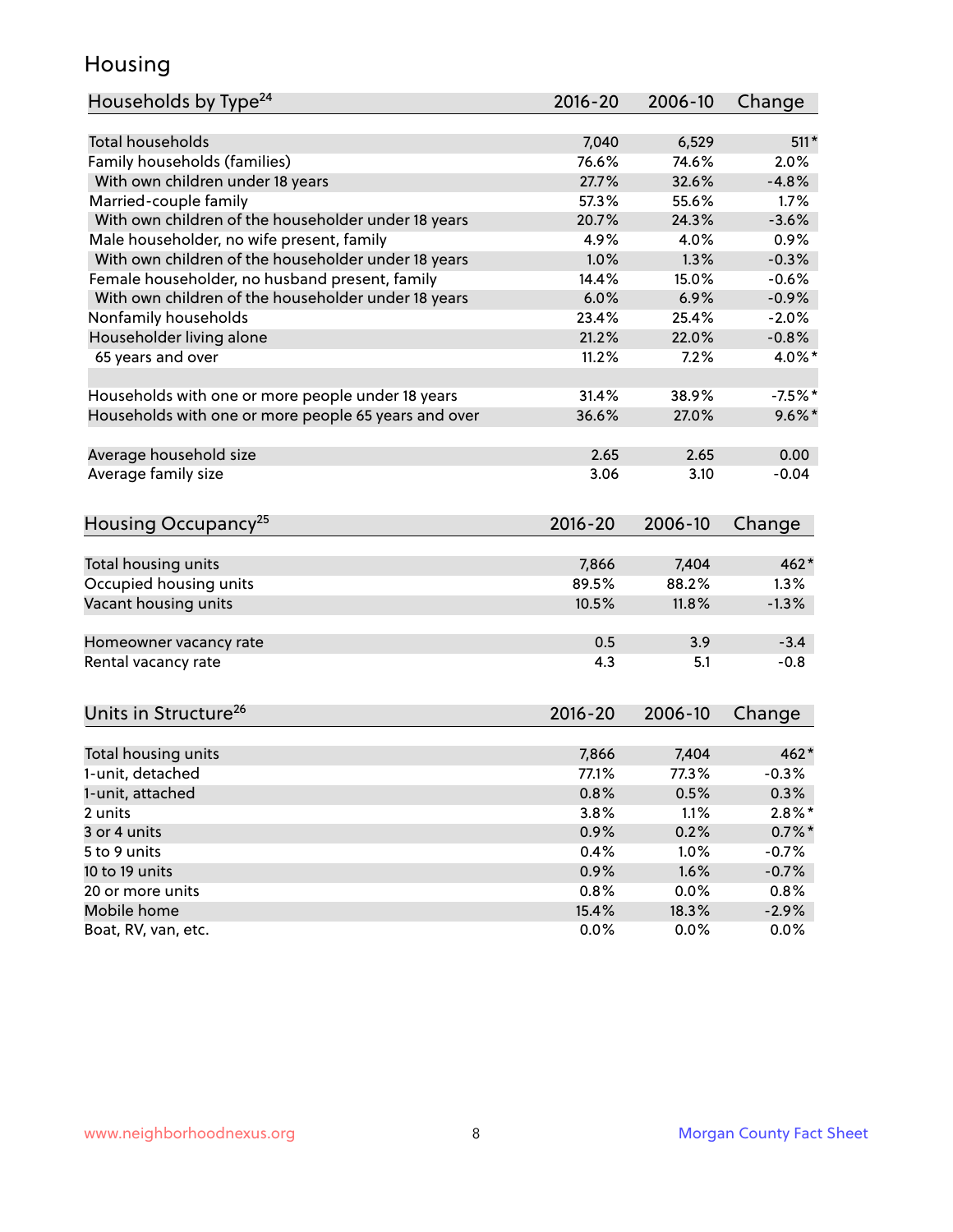# Housing, Continued...

| Year Structure Built <sup>27</sup>             | 2016-20       | 2006-10 | Change      |
|------------------------------------------------|---------------|---------|-------------|
|                                                |               | 7,404   | $462*$      |
| Total housing units<br>Built 2014 or later     | 7,866<br>2.3% | (X)     |             |
| Built 2010 to 2013                             | 3.5%          | (X)     | (X)<br>(X)  |
| Built 2000 to 2009                             | 22.9%         | 17.9%   | $5.0\%$ *   |
|                                                | 18.0%         |         |             |
| Built 1990 to 1999                             | 14.8%         | 23.9%   | $-5.8\%$ *  |
| Built 1980 to 1989                             |               | 16.0%   | $-1.2%$     |
| Built 1970 to 1979                             | 10.4%         | 13.5%   | $-3.0%$     |
| Built 1960 to 1969                             | 10.3%         | 10.8%   | $-0.5%$     |
| Built 1950 to 1959                             | 5.4%          | 6.0%    | $-0.5%$     |
| Built 1940 to 1949                             | 2.1%          | 3.1%    | $-1.0%$     |
| Built 1939 or earlier                          | 10.3%         | 9.0%    | 1.3%        |
| Housing Tenure <sup>28</sup>                   | $2016 - 20$   | 2006-10 | Change      |
| Occupied housing units                         | 7,040         | 6,529   | $511*$      |
| Owner-occupied                                 | 74.0%         | 74.9%   | $-0.8%$     |
| Renter-occupied                                | 26.0%         | 25.1%   | 0.8%        |
|                                                |               |         |             |
| Average household size of owner-occupied unit  | 2.64          | 2.67    | $-0.04$     |
| Average household size of renter-occupied unit | 2.69          | 2.58    | 0.11        |
| Residence 1 Year Ago <sup>29</sup>             | 2016-20       | 2006-10 | Change      |
|                                                |               |         |             |
| Population 1 year and over                     | 18,707        | 17,575  | $1,132*$    |
| Same house                                     | 91.2%         | 90.5%   | 0.7%        |
| Different house in the U.S.                    | 8.8%          | 9.5%    | $-0.7%$     |
| Same county                                    | 3.8%          | 3.6%    | 0.2%        |
| Different county                               | 5.1%          | 5.9%    | $-0.9%$     |
| Same state                                     | 4.8%          | 5.0%    | $-0.2%$     |
| Different state                                | 0.3%          | 0.9%    | $-0.6%$     |
| Abroad                                         | 0.0%          | 0.0%    | 0.0%        |
| Value of Housing Unit <sup>30</sup>            | 2016-20       | 2006-10 | Change      |
|                                                |               |         |             |
| Owner-occupied units                           | 5,213         | 4,887   | 326         |
| Less than \$50,000                             | 5.6%          | 6.4%    | $-0.8%$     |
| \$50,000 to \$99,999                           | 11.3%         | 21.7%   | $-10.4\%$ * |
| \$100,000 to \$149,999                         | 8.6%          | 16.3%   | $-7.8%$ *   |
| \$150,000 to \$199,999                         | 15.1%         | 11.7%   | 3.4%        |
| \$200,000 to \$299,999                         | 24.1%         | 17.2%   | $6.8\%$ *   |
| \$300,000 to \$499,999                         | 23.2%         | 17.2%   | $6.0\%$ *   |
| \$500,000 to \$999,999                         | 7.1%          | 6.2%    | 0.9%        |
| \$1,000,000 or more                            | 5.1%          | 3.2%    | 1.9%        |
| Median (dollars)                               | 230,400       | 169,400 | 61,000*     |
| Mortgage Status <sup>31</sup>                  | $2016 - 20$   | 2006-10 | Change      |
| Owner-occupied units                           | 5,213         | 4,887   | 326         |
| Housing units with a mortgage                  | 60.0%         | 66.5%   | $-6.5%$ *   |
| Housing units without a mortgage               | 40.0%         | 33.5%   | $6.5%$ *    |
|                                                |               |         |             |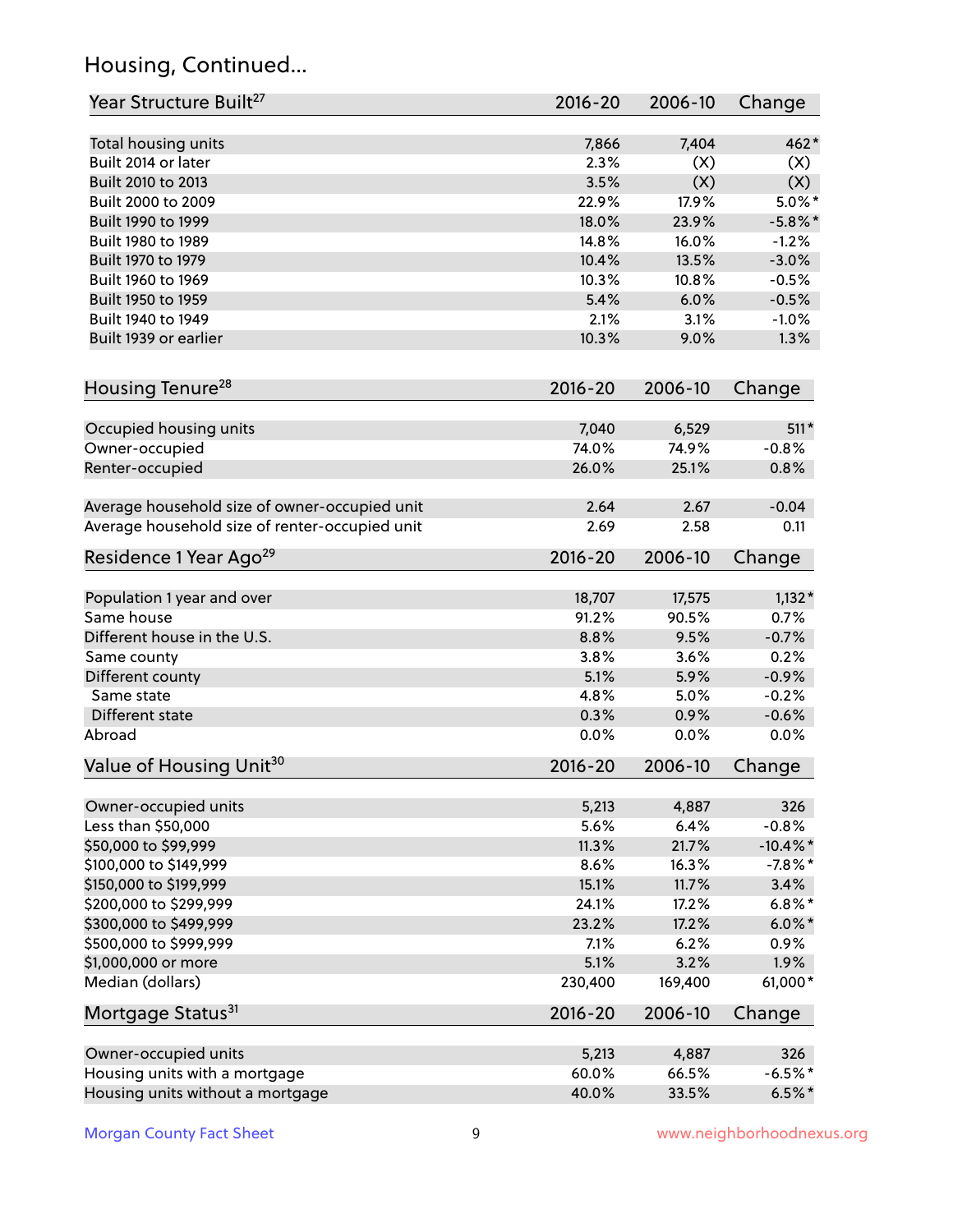# Housing, Continued...

| Selected Monthly Owner Costs <sup>32</sup>                                            | 2016-20     | 2006-10 | Change      |
|---------------------------------------------------------------------------------------|-------------|---------|-------------|
| Housing units with a mortgage                                                         | 3,128       | 3,248   | $-120$      |
| Less than \$300                                                                       | 0.0%        | 0.6%    | $-0.6%$     |
| \$300 to \$499                                                                        | 0.4%        | 2.5%    | $-2.1%$     |
| \$500 to \$999                                                                        | 18.5%       | 33.1%   | $-14.6\%$ * |
| \$1,000 to \$1,499                                                                    | 40.8%       | 31.4%   | $9.4\%$ *   |
| \$1,500 to \$1,999                                                                    | 22.4%       | 12.3%   | 10.2%*      |
| \$2,000 to \$2,999                                                                    | 11.7%       | 14.3%   | $-2.6%$     |
| \$3,000 or more                                                                       | 6.3%        | 5.9%    | 0.4%        |
| Median (dollars)                                                                      | 1,418       | 1,196   | $222*$      |
|                                                                                       |             |         |             |
| Housing units without a mortgage                                                      | 2,085       | 1,639   | 446*        |
| Less than \$150                                                                       | 0.5%        | 1.2%    | $-0.7%$     |
| \$150 to \$249                                                                        | 5.7%        | 21.6%   | $-15.9\%$ * |
| \$250 to \$349                                                                        | 11.5%       | 26.4%   | $-14.9%$ *  |
| \$350 to \$499                                                                        | 33.6%       | 27.0%   | 6.5%        |
| \$500 to \$699                                                                        | 24.4%       | 15.2%   | $9.2\%$ *   |
| \$700 or more                                                                         | 24.4%       | 8.6%    | 15.8%*      |
| Median (dollars)                                                                      | 495         | 354     | $141*$      |
| Selected Monthly Owner Costs as a Percentage of<br>Household Income <sup>33</sup>     | $2016 - 20$ | 2006-10 | Change      |
| Housing units with a mortgage (excluding units where<br>SMOCAPI cannot be computed)   | 3,118       | 3,235   | $-117$      |
| Less than 20.0 percent                                                                | 52.4%       | 37.7%   | 14.7%*      |
| 20.0 to 24.9 percent                                                                  | 13.4%       | 12.1%   | 1.3%        |
| 25.0 to 29.9 percent                                                                  | 11.6%       | 10.1%   | 1.5%        |
| 30.0 to 34.9 percent                                                                  | 3.6%        | 9.6%    | $-6.0\%$ *  |
| 35.0 percent or more                                                                  | 19.1%       | 30.5%   | $-11.4\%$ * |
| Not computed                                                                          | 10          | 13      | $-3$        |
| Housing unit without a mortgage (excluding units where<br>SMOCAPI cannot be computed) | 2,077       | 1,624   | 453*        |
| Less than 10.0 percent                                                                | 48.5%       | 46.1%   | 2.4%        |
| 10.0 to 14.9 percent                                                                  | 22.2%       | 21.6%   | 0.6%        |
| 15.0 to 19.9 percent                                                                  | 9.2%        | 7.3%    | 1.9%        |
| 20.0 to 24.9 percent                                                                  | 4.2%        | 6.6%    | $-2.4%$     |
| 25.0 to 29.9 percent                                                                  | 5.8%        | 2.3%    | $3.5\%$ *   |
| 30.0 to 34.9 percent                                                                  | 1.0%        | 2.1%    | $-1.1%$     |
| 35.0 percent or more                                                                  | 9.1%        | 14.0%   | $-4.9%$     |
| Not computed                                                                          | $\bf 8$     | 15      | $-7$        |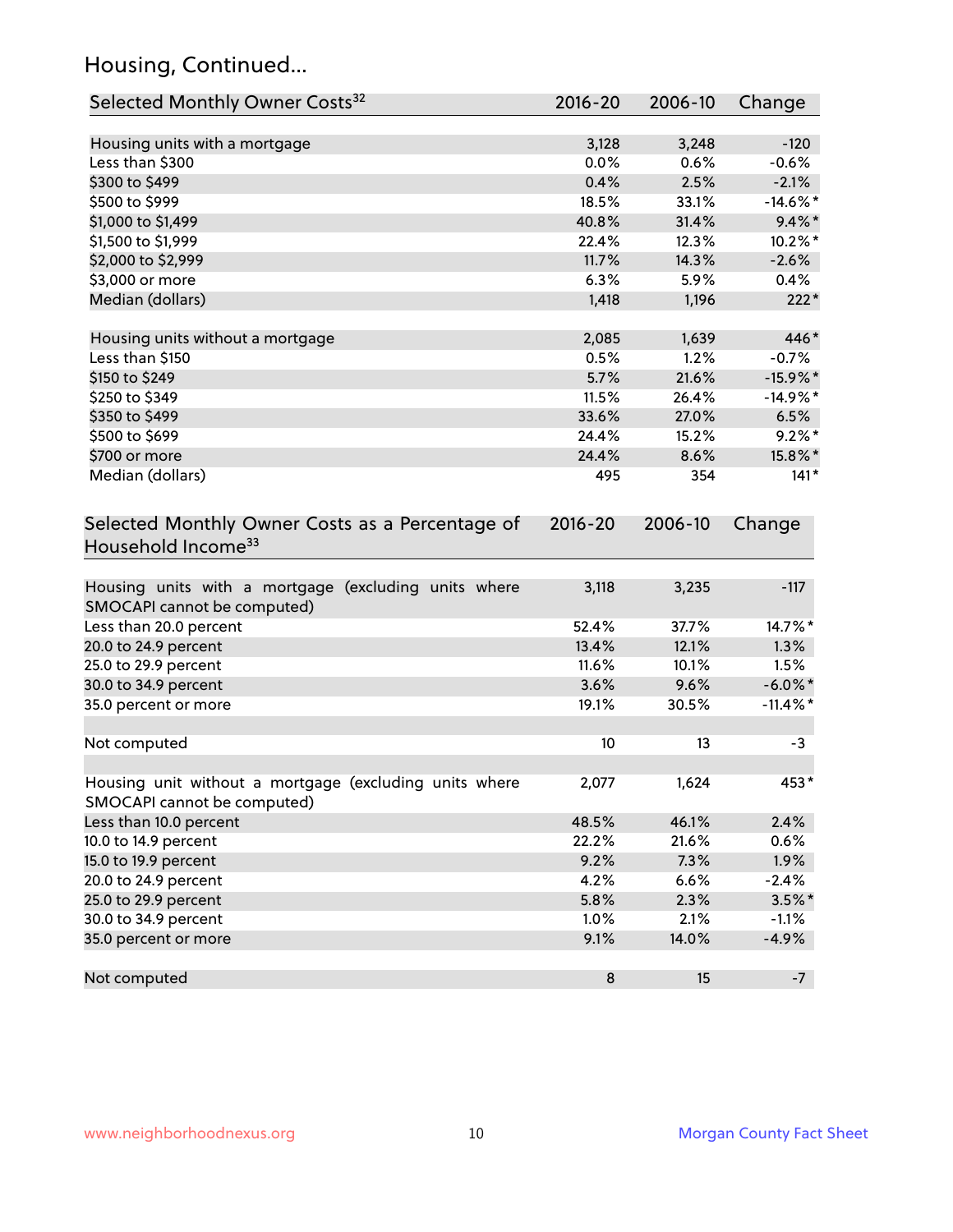# Housing, Continued...

| Gross Rent <sup>34</sup>                                                       | $2016 - 20$ | $2006 - 10$ | Change      |
|--------------------------------------------------------------------------------|-------------|-------------|-------------|
|                                                                                |             |             |             |
| Occupied units paying rent                                                     | 1,558       | 1,404       | 154         |
| Less than \$200                                                                | 1.1%        | 1.0%        | 0.1%        |
| \$200 to \$499                                                                 | 6.9%        | 17.5%       | $-10.5%$    |
| \$500 to \$749                                                                 | 33.6%       | 34.7%       | $-1.1%$     |
| \$750 to \$999                                                                 | 30.7%       | 30.1%       | 0.6%        |
| \$1,000 to \$1,499                                                             | 24.9%       | 13.2%       | $11.7\%$ *  |
| \$1,500 to \$1,999                                                             | 1.7%        | 3.6%        | $-1.9%$     |
| \$2,000 or more                                                                | 1.1%        | 0.0%        | 1.1%        |
| Median (dollars)                                                               | 837         | 718         | $119*$      |
| No rent paid                                                                   | 269         | 238         | 31          |
| Gross Rent as a Percentage of Household Income <sup>35</sup>                   | $2016 - 20$ | 2006-10     | Change      |
| Occupied units paying rent (excluding units where GRAPI<br>cannot be computed) | 1,543       | 1,380       | 163         |
| Less than 15.0 percent                                                         | 35.2%       | 12.4%       | 22.8%*      |
| 15.0 to 19.9 percent                                                           | 17.8%       | 13.0%       | 4.8%        |
| 20.0 to 24.9 percent                                                           | 7.3%        | 10.9%       | $-3.7%$     |
| 25.0 to 29.9 percent                                                           | 10.4%       | 16.1%       | $-5.7%$     |
| 30.0 to 34.9 percent                                                           | 5.1%        | 7.5%        | $-2.5%$     |
| 35.0 percent or more                                                           | 24.3%       | 40.0%       | $-15.7\%$ * |
| Not computed                                                                   | 284         | 262         | 22          |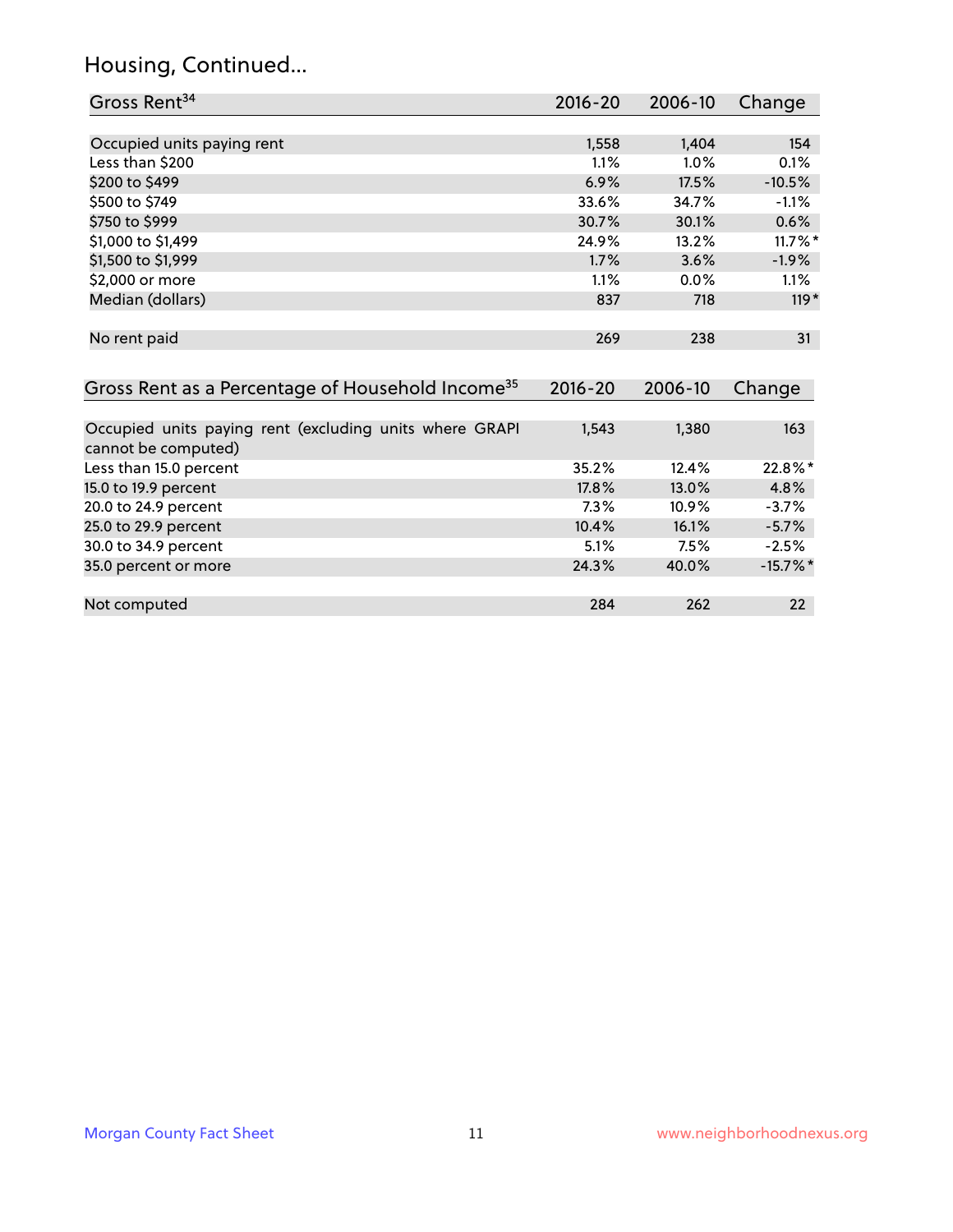# Community Involvement

| Voter Registration and Turnout <sup>36</sup> | 2020   |
|----------------------------------------------|--------|
|                                              |        |
| Active registered voters                     | 14.699 |
| Number voted in Presidential election        | 11.648 |
| Percent voted in Presidential election       | 79.2%  |

## Transportation

| Commuting to Work <sup>37</sup>           | 2016-20     | 2006-10 | Change     |
|-------------------------------------------|-------------|---------|------------|
|                                           |             |         |            |
| Workers 16 years and over                 | 8,865       | 7,854   | $1,011*$   |
| Car, truck, or van - drove alone          | 76.8%       | 83.1%   | $-6.3\%$ * |
| Car, truck, or van - carpooled            | 12.4%       | 8.6%    | $3.8\%$ *  |
| Public transportation (excluding taxicab) | 0.3%        | $1.3\%$ | $-1.0\%$   |
| Walked                                    | 2.9%        | 2.7%    | 0.2%       |
| Other means                               | $2.0\%$     | $1.7\%$ | $0.3\%$    |
| Worked at home                            | 5.6%        | 2.5%    | $3.1\%$ *  |
|                                           |             |         |            |
| Mean travel time to work (minutes)        | 22.5        | 25.3    | $-2.7*$    |
|                                           |             |         |            |
| Vehicles Available <sup>38</sup>          | $2016 - 20$ | 2006-10 | Change     |
|                                           |             |         |            |
| Occupied housing units                    | 7,040       | 6,529   | $511*$     |
| No vehicles available                     | 4.4%        | 3.6%    | 0.7%       |
| 1 vehicle available                       | 20.3%       | 29.0%   | $-8.6\%$ * |
| 2 vehicles available                      | 40.1%       | 35.4%   | 4.7%       |
| 3 or more vehicles available              | 35.2%       | 32.0%   | 3.2%       |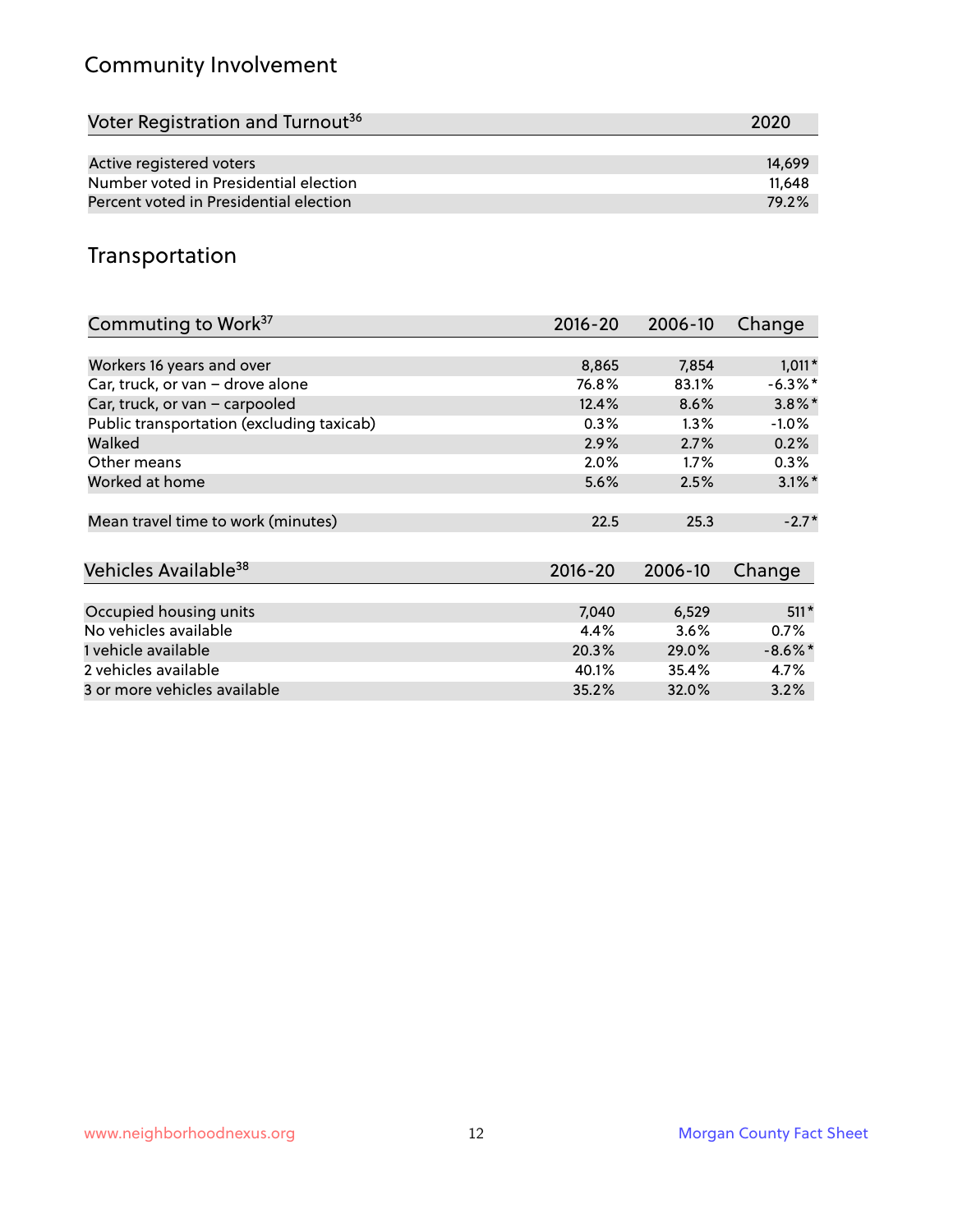#### Health

| Health Insurance coverage <sup>39</sup> | 2016-20 |
|-----------------------------------------|---------|
|-----------------------------------------|---------|

| Civilian Noninstitutionalized Population                | 18,665 |
|---------------------------------------------------------|--------|
| With health insurance coverage                          | 88.6%  |
| With private health insurance coverage                  | 67.5%  |
| With public health coverage                             | 34.2%  |
| No health insurance coverage                            | 11.4%  |
| Civilian Noninstitutionalized Population Under 19 years | 4,587  |
| No health insurance coverage                            | 7.8%   |
| Civilian Noninstitutionalized Population 19 to 64 years | 10,403 |
| In labor force:                                         | 8,272  |
| Employed:                                               | 8,019  |
| With health insurance coverage                          | 83.6%  |
| With private health insurance coverage                  | 62.5%  |
| With public coverage                                    | 4.1%   |
| No health insurance coverage                            | 16.4%  |
| Unemployed:                                             | 253    |
| With health insurance coverage                          | 83.4%  |
| With private health insurance coverage                  | 62.5%  |
| With public coverage                                    | 30.4%  |
| No health insurance coverage                            | 16.6%  |
| Not in labor force:                                     | 2,131  |
| With health insurance coverage                          | 80.7%  |
| With private health insurance coverage                  | 51.3%  |
| With public coverage                                    | 35.1%  |
| No health insurance coverage                            | 19.3%  |

| <b>Health Factors</b>                                                                                           | <b>Most Recent</b> |
|-----------------------------------------------------------------------------------------------------------------|--------------------|
|                                                                                                                 |                    |
| $D_{\text{remsch},\text{us}}$ $D_{\text{each}}$ (VDLL hefere are $25$ next 100,000 negatives are adjusted) $40$ | 0.2000             |

| Premature Death (YPLL before age 75 per 100,000 population, age-adjusted) <sup>40</sup> | 9,388.0 |
|-----------------------------------------------------------------------------------------|---------|
| Average number of Physically Unhealthy Days <sup>41</sup>                               | 4.2     |
| Average number of Mentally Unhealthy Days <sup>42</sup>                                 | 5.2     |
| Low Birthweight Births <sup>43</sup>                                                    | 6.9%    |
| Diabetes Prevalence <sup>44</sup>                                                       | 10.4%   |
| HIV Prevalence (per 100,000 population) <sup>45</sup>                                   | 209.3   |
| Rate, Deduplicated ER Visits for Asthma, Ages 0-17 <sup>46</sup>                        | 1,153.1 |